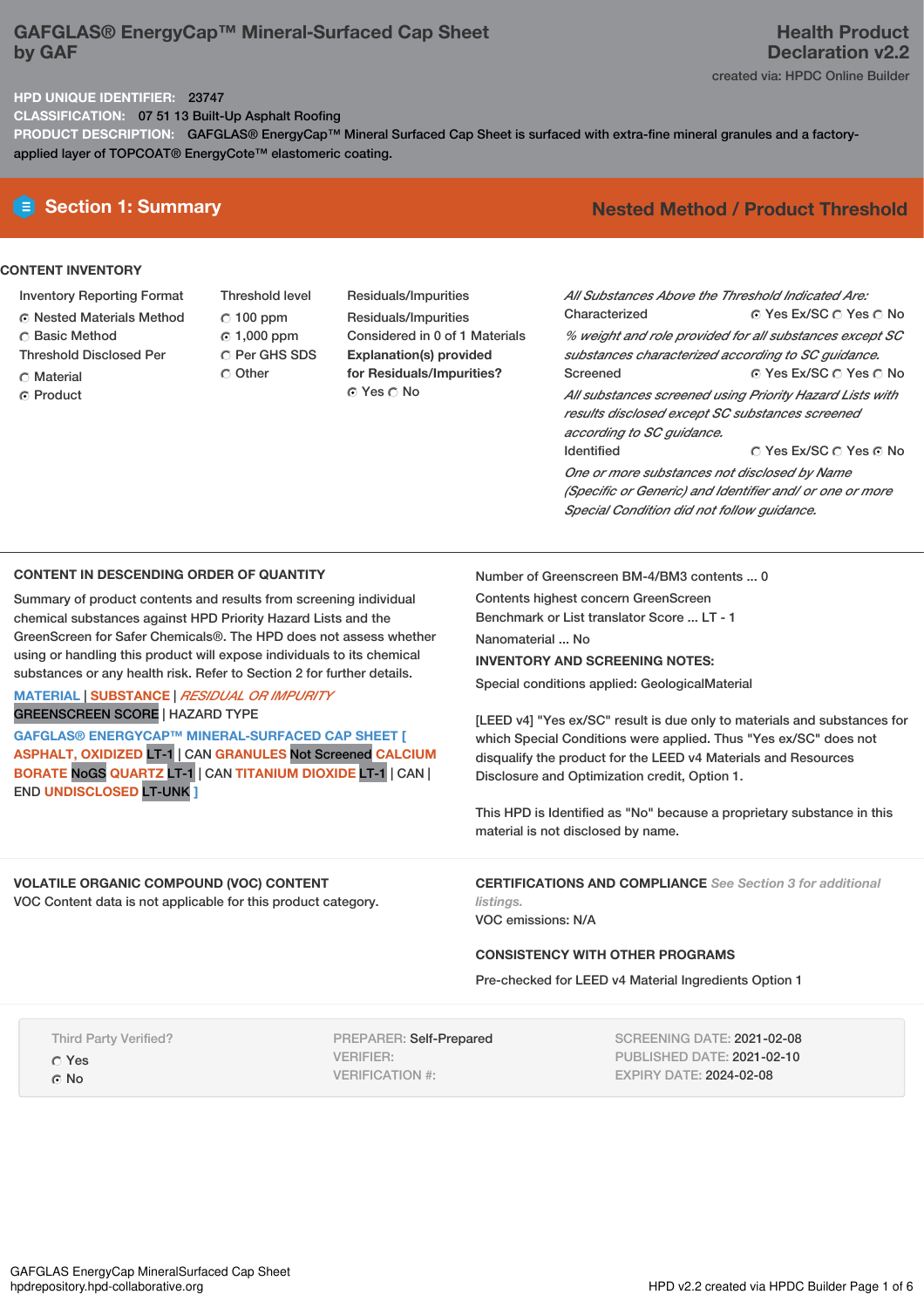This section lists contents in a product based on specific threshold(s) and reports detailed health information including hazards. This HPD uses the *inventory method indicated above, which is one of three possible methods:*

- *Basic Inventory method with Product-level threshold.*
- *Nested Material Inventory method with Product-level threshold*
- *Nested Material Inventory method with individual Material-level thresholds*

Definitions and requirements for the three inventory methods and requirements for each data field can be found in the HPD Open Standard version *2.2, available on the HPDC website at: [www.hpd-collaborative.org/hpd-2-2-standard](https://www.hpd-collaborative.org/hpd-2-2-standard)*

|                                                                                                                                                                        | GAFGLAS® ENERGYCAP™ MINERAL-SURFACED CAP<br><b>SHEET</b> | %: 100.0000 - 100.0000                                                                              |                 |                                                     |                                                      |                                                        |
|------------------------------------------------------------------------------------------------------------------------------------------------------------------------|----------------------------------------------------------|-----------------------------------------------------------------------------------------------------|-----------------|-----------------------------------------------------|------------------------------------------------------|--------------------------------------------------------|
| PRODUCT THRESHOLD: 1000 ppm<br><b>RESIDUALS AND IMPURITIES</b><br><b>CONSIDERED: No</b>                                                                                |                                                          |                                                                                                     |                 | <b>Material</b>                                     | MATERIAL TYPE: Geologically Derived                  |                                                        |
|                                                                                                                                                                        |                                                          | RESIDUALS AND IMPURITIES NOTES: Residuals and impurities have not been considered for this product. |                 |                                                     |                                                      |                                                        |
|                                                                                                                                                                        | <b>OTHER MATERIAL NOTES:</b>                             |                                                                                                     |                 |                                                     |                                                      |                                                        |
|                                                                                                                                                                        | <b>ASPHALT, OXIDIZED</b>                                 |                                                                                                     |                 |                                                     |                                                      | ID: 64742-93-4                                         |
|                                                                                                                                                                        |                                                          | HAZARD SCREENING METHOD: Pharos Chemical and Materials Library HAZARD SCREENING DATE: 2021-02-08    |                 |                                                     |                                                      |                                                        |
|                                                                                                                                                                        | %: $40,0000 - 60,0000$                                   | $GS: LT-1$                                                                                          |                 |                                                     |                                                      | RC: None NANO: No SUBSTANCE ROLE: Structure component  |
|                                                                                                                                                                        | <b>HAZARD TYPE</b>                                       | <b>AGENCY AND LIST TITLES</b>                                                                       |                 | <b>WARNINGS</b>                                     |                                                      |                                                        |
|                                                                                                                                                                        | <b>CAN</b>                                               | <b>IARC</b>                                                                                         |                 | Group 2a - Agent is probably Carcinogenic to humans |                                                      |                                                        |
|                                                                                                                                                                        | <b>CAN</b>                                               | CA EPA - Prop 65                                                                                    |                 | Carcinogen                                          |                                                      |                                                        |
|                                                                                                                                                                        | CAN                                                      | <b>US CDC - Occupational Carcinogens</b>                                                            |                 | Occupational Carcinogen                             |                                                      |                                                        |
|                                                                                                                                                                        | CAN                                                      | <b>IARC</b>                                                                                         |                 | from occupational sources                           | Group 2B - Possibly carcinogenic to humans - inhaled |                                                        |
| <b>CAN</b><br><b>MAK</b>                                                                                                                                               |                                                          |                                                                                                     |                 |                                                     | but not sufficient for classification                | Carcinogen Group 3B - Evidence of carcinogenic effects |
| <b>SUBSTANCE NOTES:</b>                                                                                                                                                |                                                          |                                                                                                     |                 |                                                     |                                                      |                                                        |
|                                                                                                                                                                        |                                                          |                                                                                                     |                 |                                                     |                                                      |                                                        |
|                                                                                                                                                                        | <b>GRANULES</b>                                          |                                                                                                     |                 |                                                     |                                                      | <b>ID: SC:GeoMat</b>                                   |
|                                                                                                                                                                        |                                                          | HAZARD SCREENING METHOD: Pharos Chemical and Materials Library HAZARD SCREENING DATE: 2021-02-08    |                 |                                                     |                                                      |                                                        |
| %: $20.0000 - 25.0000$<br><b>GS: Not Screened</b><br><b>HAZARD TYPE</b><br><b>AGENCY AND LIST TITLES</b><br>Hazard Screening not performed<br><b>SUBSTANCE NOTES:</b>  |                                                          |                                                                                                     |                 |                                                     |                                                      | RC: None NANO: No SUBSTANCE ROLE: Structure component  |
|                                                                                                                                                                        |                                                          |                                                                                                     |                 | <b>WARNINGS</b>                                     |                                                      |                                                        |
|                                                                                                                                                                        |                                                          |                                                                                                     |                 |                                                     |                                                      |                                                        |
|                                                                                                                                                                        |                                                          |                                                                                                     |                 |                                                     |                                                      |                                                        |
|                                                                                                                                                                        |                                                          |                                                                                                     |                 |                                                     |                                                      |                                                        |
| <b>CALCIUM BORATE</b><br>HAZARD SCREENING METHOD: Pharos Chemical and Materials Library HAZARD SCREENING DATE: 2021-02-08<br>%: $15.0000 - 25.0000$<br><b>GS: NoGS</b> |                                                          |                                                                                                     |                 |                                                     | ID: 12291-65-5                                       |                                                        |
|                                                                                                                                                                        |                                                          |                                                                                                     |                 |                                                     |                                                      |                                                        |
|                                                                                                                                                                        |                                                          |                                                                                                     | <b>RC: None</b> | NANO: No                                            |                                                      | SUBSTANCE ROLE: Opacifier                              |
|                                                                                                                                                                        |                                                          |                                                                                                     |                 |                                                     |                                                      |                                                        |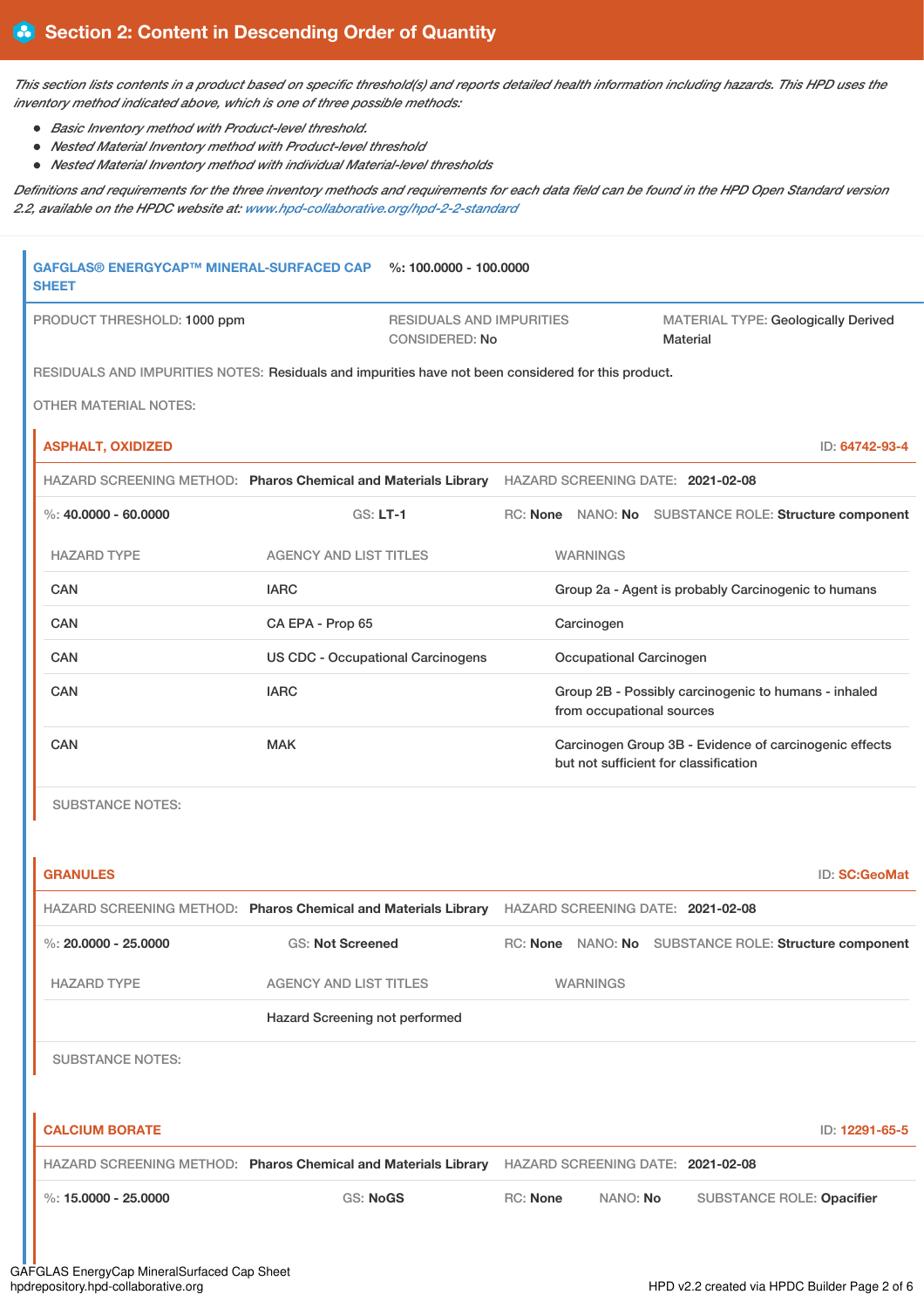HAZARD TYPE AGENCY AND LIST TITLES WARNINGS

None found Now arrings found on HPD Priority Hazard Lists

SUBSTANCE NOTES:

**QUARTZ** ID: **14808-60-7**

|                      | HAZARD SCREENING METHOD: Pharos Chemical and Materials Library HAZARD SCREENING DATE: 2021-02-08 |                 |                                           |                                                          |  |
|----------------------|--------------------------------------------------------------------------------------------------|-----------------|-------------------------------------------|----------------------------------------------------------|--|
| %: $3.0000 - 5.0000$ | $GS: LT-1$                                                                                       | <b>RC: None</b> | NANO: No                                  | <b>SUBSTANCE ROLE: Reflectance</b>                       |  |
| <b>HAZARD TYPE</b>   | <b>AGENCY AND LIST TITLES</b>                                                                    |                 | <b>WARNINGS</b>                           |                                                          |  |
| CAN                  | <b>IARC</b>                                                                                      |                 | Group 1 - Agent is Carcinogenic to humans |                                                          |  |
| <b>CAN</b>           | <b>US CDC - Occupational Carcinogens</b>                                                         |                 | Occupational Carcinogen                   |                                                          |  |
| <b>CAN</b>           | CA EPA - Prop 65                                                                                 |                 |                                           | Carcinogen - specific to chemical form or exposure route |  |
| <b>CAN</b>           | <b>IARC</b>                                                                                      |                 | occupational sources                      | Group 1 - Agent is carcinogenic to humans - inhaled from |  |
| CAN                  | US NIH - Report on Carcinogens                                                                   |                 | occupational setting)                     | Known to be Human Carcinogen (respirable size -          |  |
| CAN                  | <b>MAK</b>                                                                                       |                 | man                                       | Carcinogen Group 1 - Substances that cause cancer in     |  |
| CAN                  | GHS - New Zealand                                                                                |                 |                                           | 6.7A - Known or presumed human carcinogens               |  |
| CAN                  | GHS - Japan                                                                                      |                 | Carcinogenicity - Category 1A [H350]      |                                                          |  |
| <b>CAN</b>           | <b>GHS - Australia</b>                                                                           |                 | H350i - May cause cancer by inhalation    |                                                          |  |

SUBSTANCE NOTES:

## **TITANIUM DIOXIDE** ID: **13463-67-7**

| HAZARD SCREENING METHOD: Pharos Chemical and Materials Library |                                                       | HAZARD SCREENING DATE: 2021-02-08 |                                                                                                         |                           |                                                        |
|----------------------------------------------------------------|-------------------------------------------------------|-----------------------------------|---------------------------------------------------------------------------------------------------------|---------------------------|--------------------------------------------------------|
| %: $0.1000 - 4.0000$                                           | $GS: LT-1$                                            | RC: None                          |                                                                                                         | NANO: No                  | <b>SUBSTANCE ROLE: Pigment</b>                         |
| <b>HAZARD TYPE</b>                                             | <b>AGENCY AND LIST TITLES</b>                         |                                   | <b>WARNINGS</b>                                                                                         |                           |                                                        |
| CAN                                                            | US CDC - Occupational Carcinogens<br>CA EPA - Prop 65 |                                   | Occupational Carcinogen                                                                                 |                           |                                                        |
| CAN                                                            |                                                       |                                   | Carcinogen - specific to chemical form or exposure route                                                |                           |                                                        |
| CAN                                                            | <b>IARC</b>                                           |                                   | Group 2B - Possibly carcinogenic to humans - inhaled<br>from occupational sources                       |                           |                                                        |
| <b>CAN</b>                                                     | EU - GHS (H-Statements)                               |                                   | H351 - Suspected of causing cancer                                                                      |                           |                                                        |
| <b>END</b>                                                     | <b>TEDX</b> - Potential Endocrine Disruptors          |                                   | <b>Potential Endocrine Disruptor</b>                                                                    |                           |                                                        |
| <b>CAN</b>                                                     | <b>MAK</b>                                            |                                   | Carcinogen Group 3A - Evidence of carcinogenic effects<br>but not sufficient to establish MAK/BAT value |                           |                                                        |
| CAN                                                            | <b>MAK</b>                                            |                                   |                                                                                                         | risk under MAK/BAT levels | Carcinogen Group 4 - Non-genotoxic carcinogen with low |

SUBSTANCE NOTES: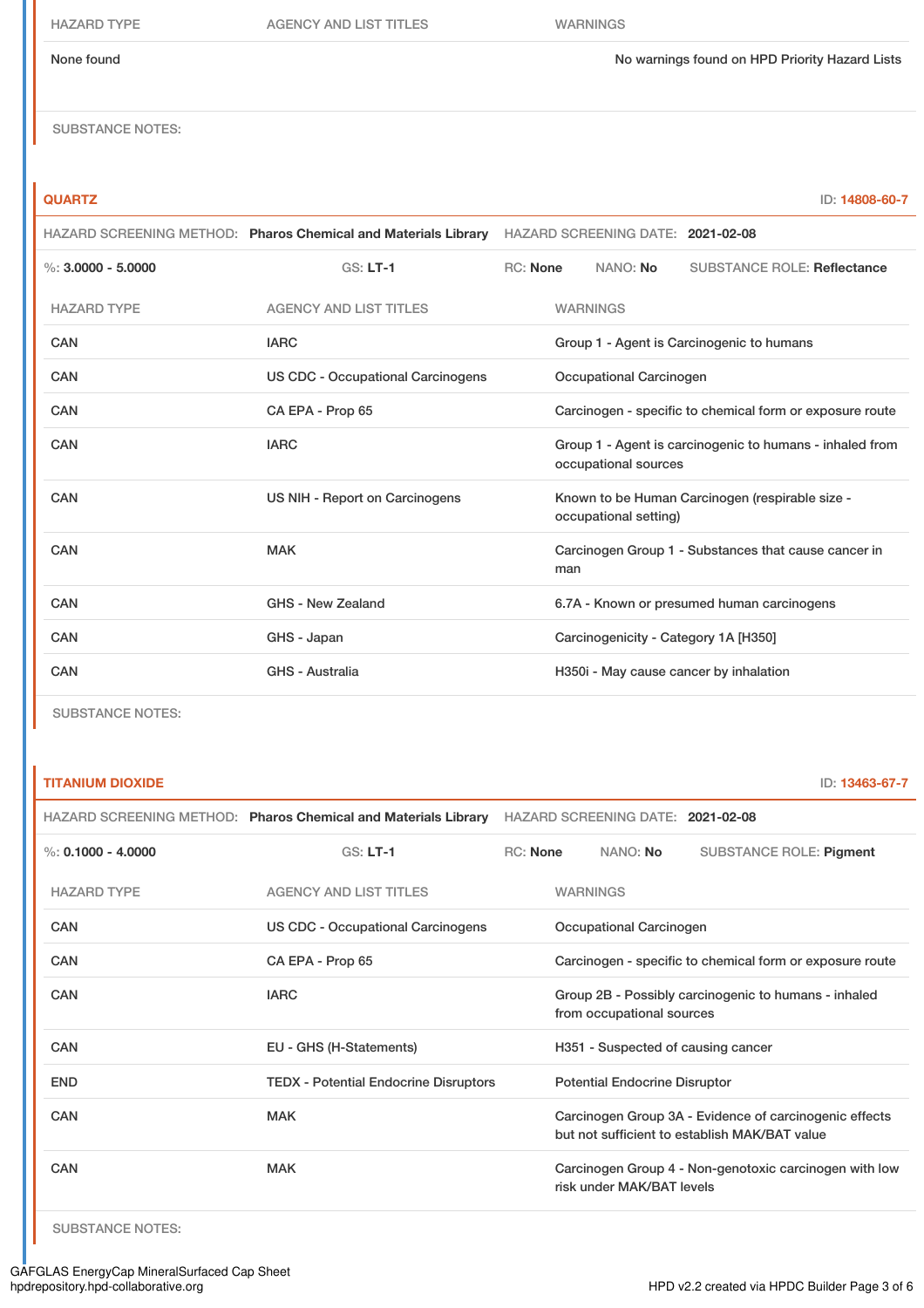| <b>ID: Undisclosed</b> |  |  |  |
|------------------------|--|--|--|

| <b>UNDISCLOSED</b> |                                                                |                 |                 | <b>ID: Undisclosed</b>                         |
|--------------------|----------------------------------------------------------------|-----------------|-----------------|------------------------------------------------|
|                    | HAZARD SCREENING METHOD: Pharos Chemical and Materials Library |                 |                 | HAZARD SCREENING DATE: 2021-02-08              |
| %: 0.0100 - 4.9000 | <b>GS: LT-UNK</b>                                              | <b>RC:</b> None | NANO: No        | SUBSTANCE ROLE: Polymer species                |
| <b>HAZARD TYPE</b> | <b>AGENCY AND LIST TITLES</b>                                  |                 | <b>WARNINGS</b> |                                                |
| None found         |                                                                |                 |                 | No warnings found on HPD Priority Hazard Lists |

SUBSTANCE NOTES: Polymeric materials are considered Special Conditions by HPDC. Reporting guidelines for polymeric materials are pending development. This entry will be updated once HPDC has released the polymeric materials Special Conditions guidance.

The substance name and CAS# are undisclosed because this substance is considered proprietary.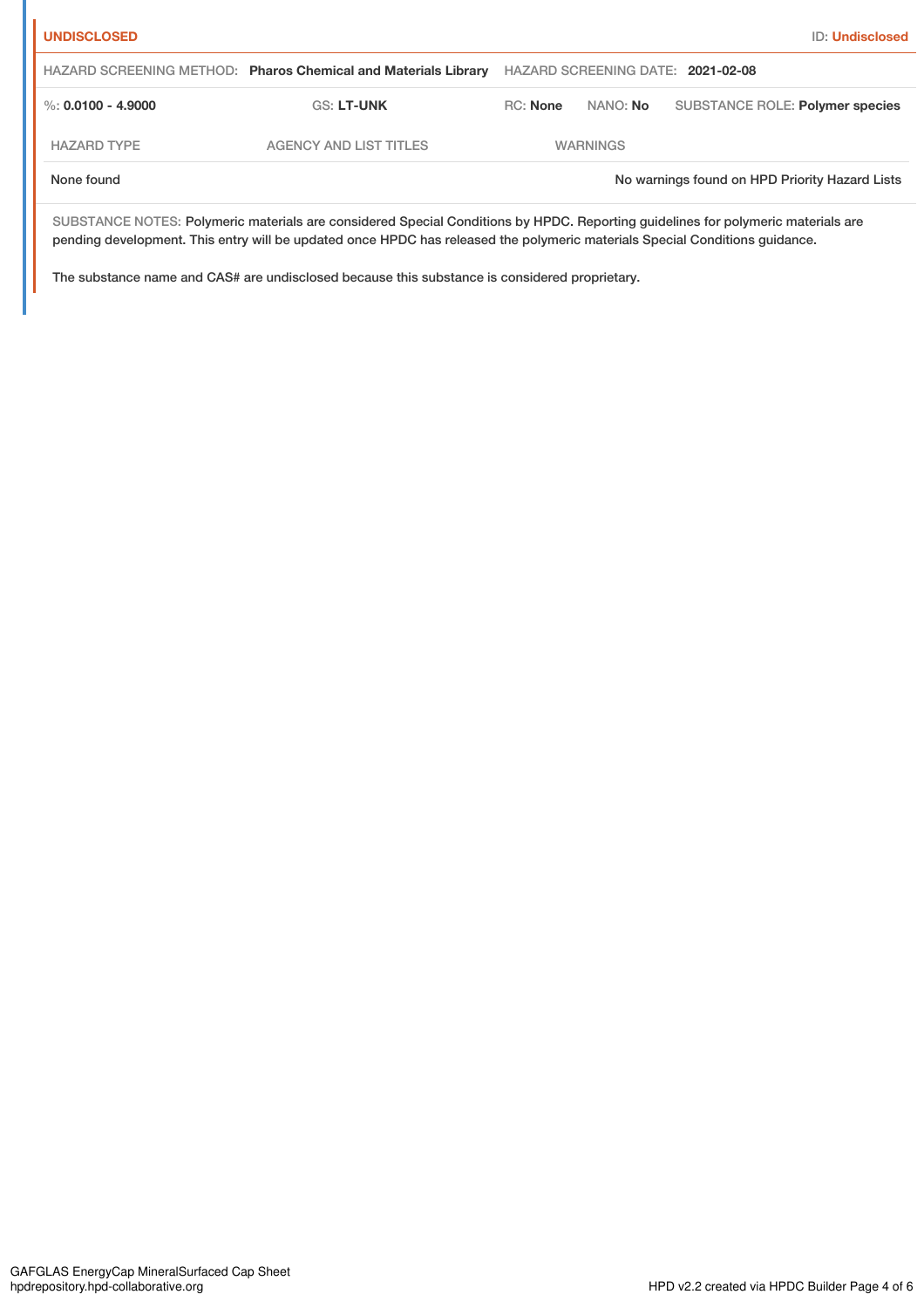This section lists applicable certification and standards compliance information for VOC emissions and VOC content. Other types of health or *environmental performance testing or certifications completed for the product may be provided.*

| <b>VOC EMISSIONS</b>            | N/A                               |                              |
|---------------------------------|-----------------------------------|------------------------------|
| CERTIFYING PARTY: Self-declared | ISSUE DATE: 2021-01- EXPIRY DATE: | <b>CERTIFIER OR LAB: N/A</b> |
| APPLICABLE FACILITIES: N/A      | 13                                |                              |
| <b>CERTIFICATE URL:</b>         |                                   |                              |

CERTIFICATION AND COMPLIANCE NOTES:

# **Section 4: Accessories**

This section lists related products or materials that the manufacturer requires or recommends for installation (such as adhesives or fasteners), maintenance, cleaning, or operations. For information relating to the contents of these related products, refer to their applicable Health Product *Declarations, if available.*

No accessories are required for this product.

# **Section 5: General Notes**

Polymeric materials are considered Special Conditions by HPDC. Reporting guidelines for polymeric materials are pending development. This entry will be updated once HPDC has released the polymeric materials Special Conditions guidance.